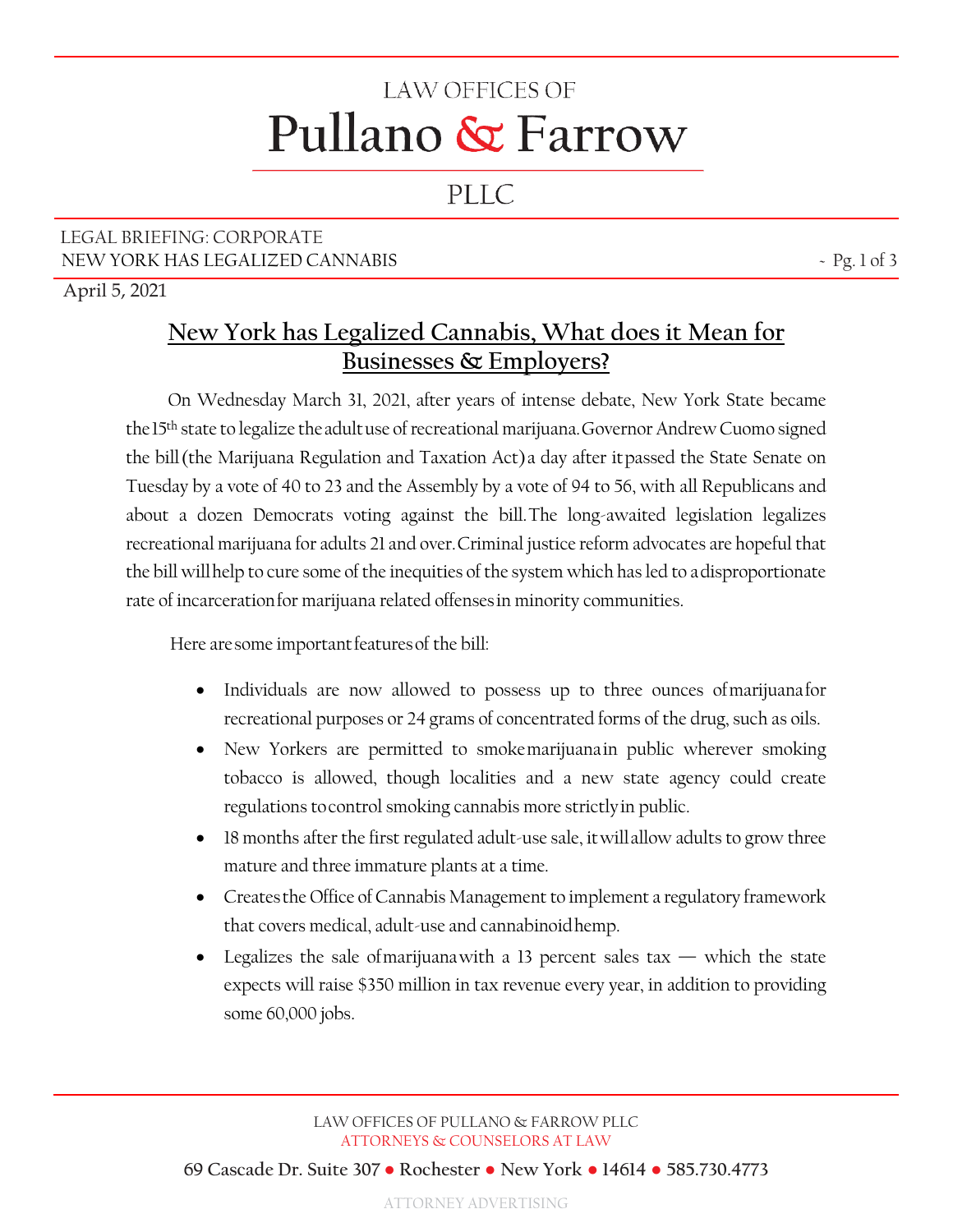- Of the sales tax revenue,  $9\%$  will go to the state of which  $40\%$  will go to fund education, 40%will go to support communities of color that have suffered the most from the war on drugs, and 20%will go to fund anti-addiction efforts. The other 4%of the sales tax will go to local governments.
- Cities,towns,and villagescanopt out of allowing adult-usemarijuanaretail dispensaries or on-site consumption licenses by passing a local law by December. 31, 2021, or nine months after the effective date of the legislation. They cannot opt out of legalization.
- Municipalitiesthat electto allow retail storeswill be entitled to 75%of the local share of the sales tax, with the remaining 25%going to therespectivecounty.
- Anew state cannabis board will prohibit advertising toward children, and retail stores and marijuana lounges cannotbe located within hundreds of feet of a school or house or worship.
- The state will provide loans,grants,and incubator programs to encourage participation inthe industryby people from minority communities, as well as small farmers,women,and disabled veterans.

New York will also start automatically expunging records of people with past convictions for marijuana-related offenses that would no longer be criminalized.Additionally, law enforcement in New Yorkcannotarrest or prosecute anyone for possession under 3 ounces,howevera policeofficer can still use the odor ofmarijuanaas a reason to suspect a driver is intoxicated. However, the officer cannot use smell alone as justification forsearchinga car for contraband.The law will also allow those who have sold marijuana illegally in the past to have a chance to gain a legal sales license, while limiting permitsissued tolarge multi-state marijuana companies already operating medical dispensaries in New York tojustfour additional stores, two of which must be in underserved communities.

With the advent of thenewbill,employersshould bethinking aboutmarijuanaand their workforce right now.Employers may have to reconsider workplace rules concerning the use of marijuana andrefine drug testing policies.It is critical for business owners to be proactiveand set properguidelinefor their employees concerningmarijuana use.

The State has also just launched a new website to educate the public on the licensure, distribution, sale, and taxation of cannabis in the State, which can be found at https://cannabis.ny.gov.

#### LAW OFFICES OF PULLANO & FARROW PLLC ATTORNEYS & COUNSELORS AT LAW

**69 Cascade Dr. Suite 307 ● Rochester ● New York ● 14614 ● 585.730.4773** 

ATTORNEY ADVERTISING